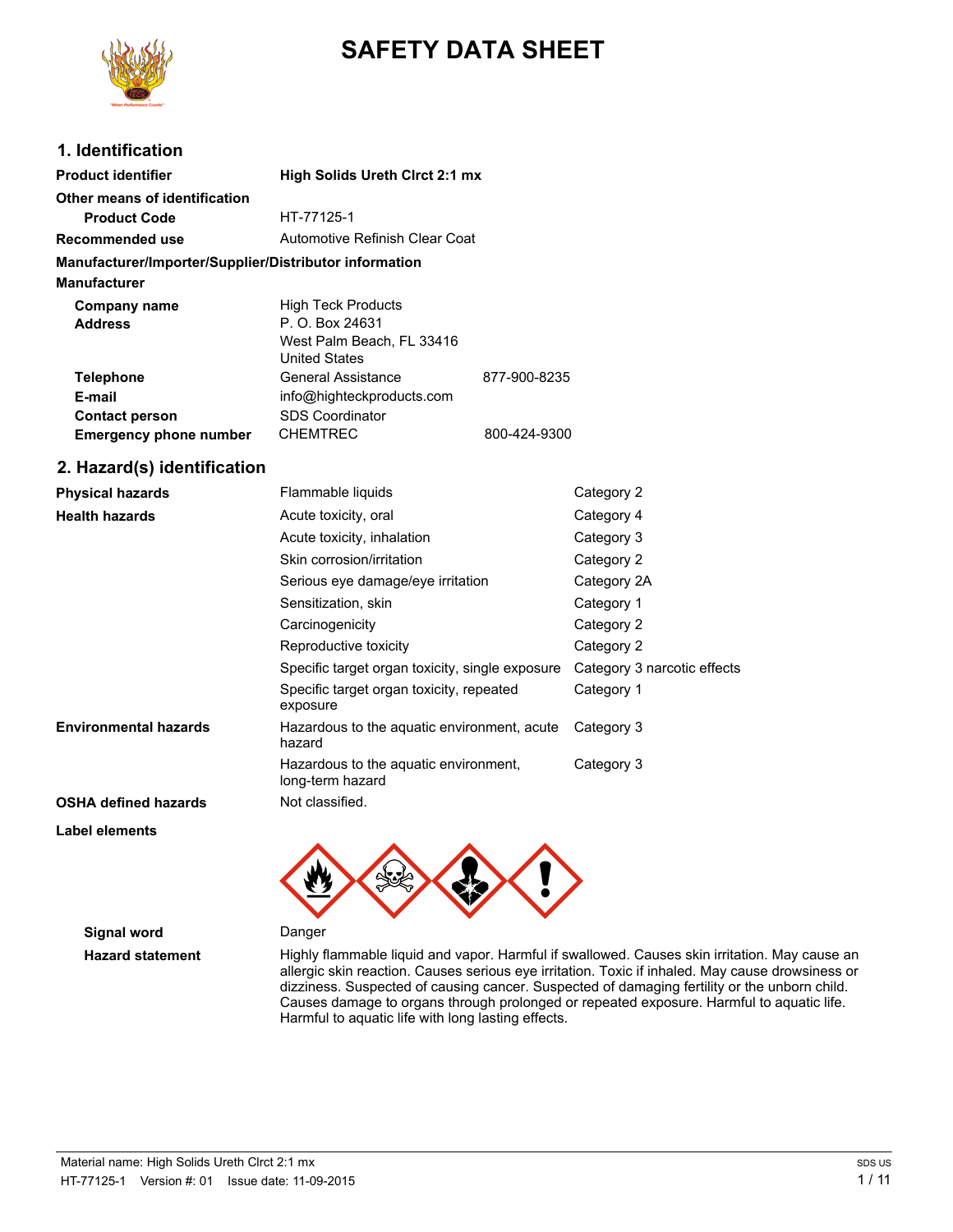| <b>Precautionary statement</b>               |                                                                                                                                                                                                                                                                                                                                                                                                                                                                                                                                                                                                                                                                                                                                                                                               |
|----------------------------------------------|-----------------------------------------------------------------------------------------------------------------------------------------------------------------------------------------------------------------------------------------------------------------------------------------------------------------------------------------------------------------------------------------------------------------------------------------------------------------------------------------------------------------------------------------------------------------------------------------------------------------------------------------------------------------------------------------------------------------------------------------------------------------------------------------------|
| <b>Prevention</b>                            | Obtain special instructions before use. Do not handle until all safety precautions have been read<br>and understood. Keep away from heat/sparks/open flames/hot surfaces. - No smoking. Keep<br>container tightly closed. Ground/bond container and receiving equipment. Use explosion-proof<br>electrical/ventilating/lighting equipment. Use only non-sparking tools. Take precautionary<br>measures against static discharge. Do not breathe mist or vapor. Wash thoroughly after handling.<br>Do not eat, drink or smoke when using this product. Use only outdoors or in a well-ventilated area.<br>Contaminated work clothing must not be allowed out of the workplace. Avoid release to the<br>environment. Wear protective gloves/protective clothing/eye protection/face protection. |
| <b>Response</b>                              | If swallowed: Call a poison center/doctor if you feel unwell. Rinse mouth. If on skin (or hair): Take<br>off immediately all contaminated clothing. Rinse skin with water/shower. If skin irritation or rash<br>occurs: Get medical advice/attention. If inhaled: Remove person to fresh air and keep comfortable<br>for breathing. If in eyes: Rinse cautiously with water for several minutes. Remove contact lenses,<br>if present and easy to do. Continue rinsing. If eye irritation persists: Get medical advice/attention.<br>Call a poison center/doctor. Take off contaminated clothing and wash before reuse. In case of fire:<br>Use appropriate media to extinguish.                                                                                                              |
| <b>Storage</b>                               | Store in a well-ventilated place. Keep container tightly closed. Store in a well-ventilated place.<br>Keep cool. Store locked up.                                                                                                                                                                                                                                                                                                                                                                                                                                                                                                                                                                                                                                                             |
| <b>Disposal</b>                              | Dispose of contents/container in accordance with local/regional/national/international regulations.                                                                                                                                                                                                                                                                                                                                                                                                                                                                                                                                                                                                                                                                                           |
| Hazard(s) not otherwise<br>classified (HNOC) | Static accumulating flammable liquid can become electrostatically charged even in bonded and<br>grounded equipment. Sparks may ignite liquid and vapor. May cause flash fire or explosion.                                                                                                                                                                                                                                                                                                                                                                                                                                                                                                                                                                                                    |
| <b>Supplemental information</b>              | 48.4% of the mixture consists of component(s) of unknown acute oral toxicity. 48.74% of the<br>mixture consists of component(s) of unknown acute inhalation toxicity. 68.36% of the mixture<br>consists of component(s) of unknown acute hazards to the aquatic environment. 68.12% of the<br>mixture consists of component(s) of unknown long-term hazards to the aquatic environment.                                                                                                                                                                                                                                                                                                                                                                                                       |

# **3. Composition/information on ingredients**

#### **Mixtures**

| <b>Chemical name</b>                     | Common name and synonyms | <b>CAS number</b> | %                |
|------------------------------------------|--------------------------|-------------------|------------------|
| n-butyl acetate                          |                          | 123-86-4          | 20 to $<$ 30     |
| 2-Heptanone                              |                          | 110-43-0          | 10 to $<$ 20     |
| Xylene                                   |                          | 1330-20-7         | $5$ to $\leq 10$ |
| 1-Methoxy-2-propyl acetate               |                          | 108-65-6          | 1 to $<$ 5       |
| Ethyl benzene                            |                          | $100 - 41 - 4$    | 1 to $<$ 5       |
| liquid HALS                              |                          | 41556-26-7        | $0.1$ to $<1$    |
| Other components below reportable levels |                          |                   | 40 to $< 50$     |

\*Designates that a specific chemical identity and/or percentage of composition has been withheld as a trade secret.

### **4. First-aid measures**

| <b>Inhalation</b>                                                            | Remove victim to fresh air and keep at rest in a position comfortable for breathing. Oxygen or<br>artificial respiration if needed. Do not use mouth-to-mouth method if victim inhaled the substance.<br>Induce artificial respiration with the aid of a pocket mask equipped with a one-way valve or other<br>proper respiratory medical device. Call a POISON CENTER or doctor/physician. |
|------------------------------------------------------------------------------|---------------------------------------------------------------------------------------------------------------------------------------------------------------------------------------------------------------------------------------------------------------------------------------------------------------------------------------------------------------------------------------------|
| <b>Skin contact</b>                                                          | Remove contaminated clothing immediately and wash skin with soap and water. In case of<br>eczema or other skin disorders: Seek medical attention and take along these instructions. Wash<br>contaminated clothing before reuse.                                                                                                                                                             |
| Eye contact                                                                  | Immediately flush eyes with plenty of water for at least 15 minutes. Remove contact lenses, if<br>present and easy to do. Continue rinsing. Get medical attention if irritation develops and persists.                                                                                                                                                                                      |
| Ingestion                                                                    | Rinse mouth. If vomiting occurs, keep head low so that stomach content doesn't get into the lungs.<br>Get medical advice/attention if you feel unwell.                                                                                                                                                                                                                                      |
| <b>Most important</b><br>symptoms/effects, acute and<br>delayed              | May cause drowsiness and dizziness. Headache. Nausea, vomiting. Severe eye irritation.<br>Symptoms may include stinging, tearing, redness, swelling, and blurred vision. Skin irritation. May<br>cause redness and pain. May cause an allergic skin reaction. Dermatitis. Rash. Prolonged<br>exposure may cause chronic effects.                                                            |
| Indication of immediate<br>medical attention and special<br>treatment needed | Provide general supportive measures and treat symptomatically. Thermal burns: Flush with water<br>immediately. While flushing, remove clothes which do not adhere to affected area. Call an<br>ambulance. Continue flushing during transport to hospital. Keep victim warm. Keep victim under<br>observation. Symptoms may be delayed.                                                      |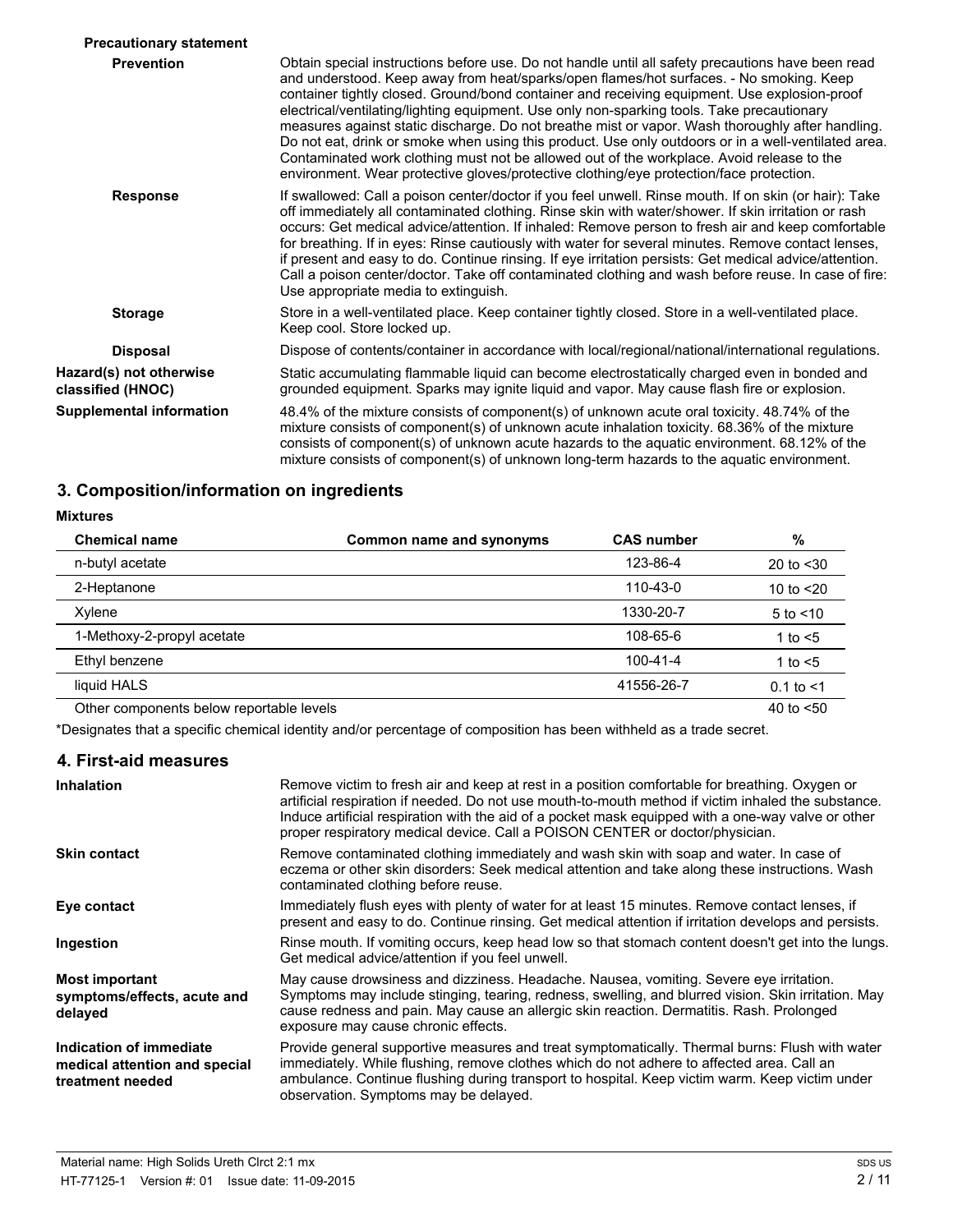Take off all contaminated clothing immediately. IF exposed or concerned: Get medical advice/attention. If you feel unwell, seek medical advice (show the label where possible). Ensure that medical personnel are aware of the material(s) involved, and take precautions to protect themselves. Show this safety data sheet to the doctor in attendance. Wash contaminated clothing before reuse.

#### **5. Fire-fighting measures**

| Suitable extinguishing media                                     | Alcohol resistant foam. Water fog. Carbon dioxide (CO2). Dry chemical powder, carbon dioxide,<br>sand or earth may be used for small fires only.                                                                                                                                                                                                                                                                                                                                                                                                                                                                                                                                                                                                            |  |
|------------------------------------------------------------------|-------------------------------------------------------------------------------------------------------------------------------------------------------------------------------------------------------------------------------------------------------------------------------------------------------------------------------------------------------------------------------------------------------------------------------------------------------------------------------------------------------------------------------------------------------------------------------------------------------------------------------------------------------------------------------------------------------------------------------------------------------------|--|
| Unsuitable extinguishing<br>media                                | Do not use water jet as an extinguisher, as this will spread the fire.                                                                                                                                                                                                                                                                                                                                                                                                                                                                                                                                                                                                                                                                                      |  |
| Specific hazards arising from<br>the chemical                    | Vapors may form explosive mixtures with air. Vapors may travel considerable distance to a source<br>of ignition and flash back. This product is a poor conductor of electricity and can become<br>electrostatically charged. If sufficient charge is accumulated, ignition of flammable mixtures can<br>occur. To reduce potential for static discharge, use proper bonding and grounding procedures.<br>This liquid may accumulate static electricity when filling properly grounded containers. Static<br>electricity accumulation may be significantly increased by the presence of small quantities of water<br>or other contaminants. Material will float and may ignite on surface of water. During fire, gases<br>hazardous to health may be formed. |  |
| Special protective equipment<br>and precautions for firefighters | Self-contained breathing apparatus and full protective clothing must be worn in case of fire.                                                                                                                                                                                                                                                                                                                                                                                                                                                                                                                                                                                                                                                               |  |
| Fire fighting<br>equipment/instructions                          | In case of fire and/or explosion do not breathe fumes. Move containers from fire area if you can do<br>so without risk.                                                                                                                                                                                                                                                                                                                                                                                                                                                                                                                                                                                                                                     |  |
| <b>Specific methods</b>                                          | Use standard firefighting procedures and consider the hazards of other involved materials.                                                                                                                                                                                                                                                                                                                                                                                                                                                                                                                                                                                                                                                                  |  |
| <b>General fire hazards</b>                                      | Highly flammable liquid and vapor.                                                                                                                                                                                                                                                                                                                                                                                                                                                                                                                                                                                                                                                                                                                          |  |

### **6. Accidental release measures**

| Personal precautions,<br>protective equipment and<br>emergency procedures | Keep unnecessary personnel away. Keep people away from and upwind of spill/leak. Eliminate all<br>ignition sources (no smoking, flares, sparks, or flames in immediate area). Wear appropriate<br>protective equipment and clothing during clean-up. Do not breathe mist or vapor. Do not touch<br>damaged containers or spilled material unless wearing appropriate protective clothing. Ventilate<br>closed spaces before entering them. Use appropriate containment to avoid environmental<br>contamination. Transfer by mechanical means such as vacuum truck to a salvage tank or other<br>suitable container for recovery or safe disposal. Local authorities should be advised if significant<br>spillages cannot be contained. For personal protection, see section 8 of the SDS. |
|---------------------------------------------------------------------------|-------------------------------------------------------------------------------------------------------------------------------------------------------------------------------------------------------------------------------------------------------------------------------------------------------------------------------------------------------------------------------------------------------------------------------------------------------------------------------------------------------------------------------------------------------------------------------------------------------------------------------------------------------------------------------------------------------------------------------------------------------------------------------------------|
| <b>Methods and materials for</b><br>containment and cleaning up           | Eliminate all ignition sources (no smoking, flares, sparks, or flames in immediate area). Take<br>precautionary measures against static discharge. Use only non-sparking tools. Keep combustibles<br>(wood, paper, oil, etc.) away from spilled material.                                                                                                                                                                                                                                                                                                                                                                                                                                                                                                                                 |
|                                                                           | Large Spills: Stop the flow of material, if this is without risk. Dike the spilled material, where this is<br>possible. Cover with plastic sheet to prevent spreading. Use a non-combustible material like<br>vermiculite, sand or earth to soak up the product and place into a container for later disposal.<br>Prevent product from entering drains. Following product recovery, flush area with water.                                                                                                                                                                                                                                                                                                                                                                                |
|                                                                           | Small Spills: Absorb with earth, sand or other non-combustible material and transfer to containers<br>for later disposal. Wipe up with absorbent material (e.g. cloth, fleece). Clean surface thoroughly to<br>remove residual contamination.                                                                                                                                                                                                                                                                                                                                                                                                                                                                                                                                             |
|                                                                           | Never return spills to original containers for re-use. For waste disposal, see section 13 of the SDS.                                                                                                                                                                                                                                                                                                                                                                                                                                                                                                                                                                                                                                                                                     |
| <b>Environmental precautions</b>                                          | Avoid release to the environment. Prevent further leakage or spillage if safe to do so. Avoid<br>discharge into drains, water courses or onto the ground. Inform appropriate managerial or<br>supervisory personnel of all environmental releases. Use appropriate containment to avoid<br>environmental contamination.                                                                                                                                                                                                                                                                                                                                                                                                                                                                   |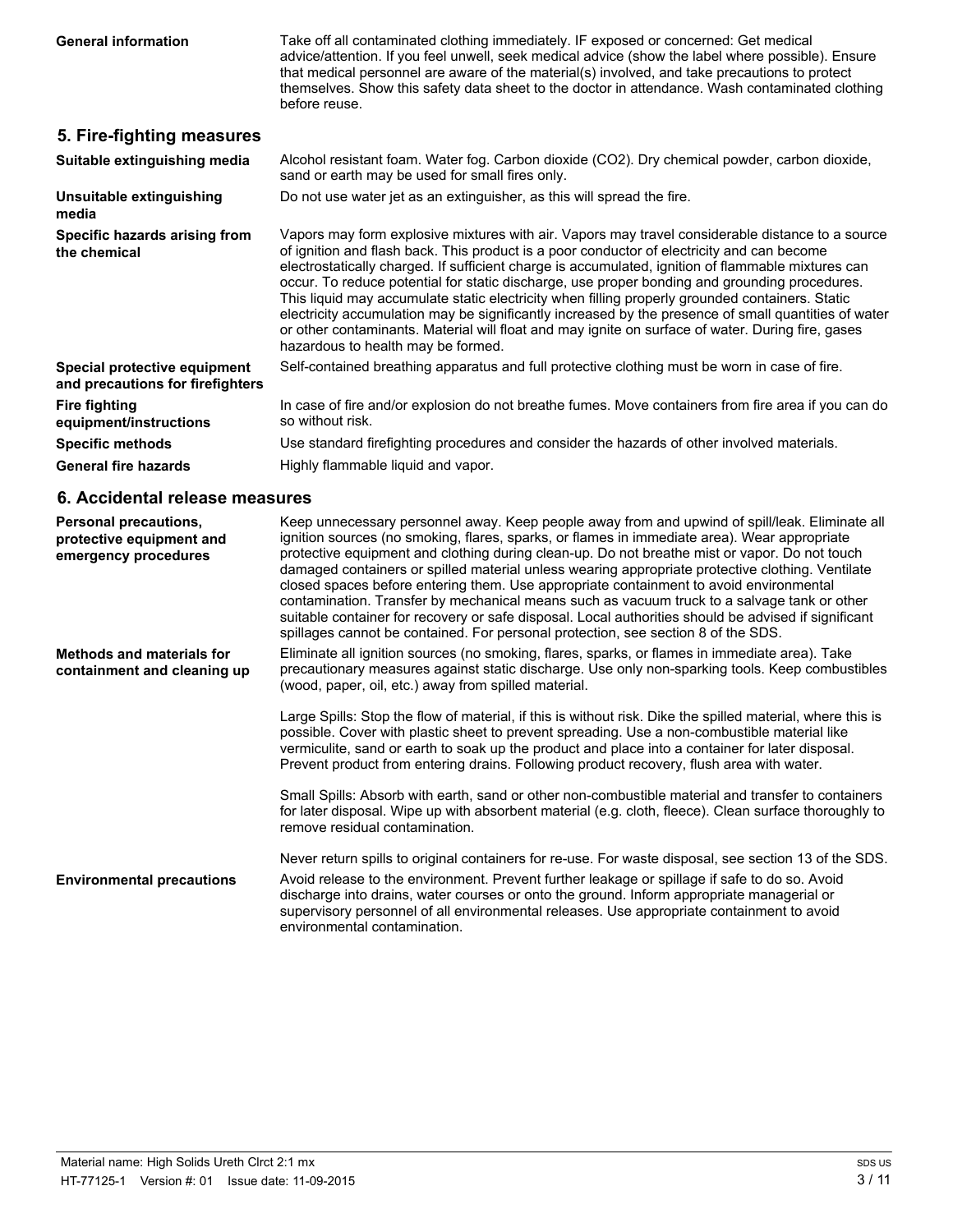### **7. Handling and storage**

| Precautions for safe handling                                   | Obtain special instructions before use. Do not handle until all safety precautions have been read<br>and understood. Do not handle, store or open near an open flame, sources of heat or sources of<br>ignition. Protect material from direct sunlight. Explosion-proof general and local exhaust ventilation.<br>Minimize fire risks from flammable and combustible materials (including combustible dust and<br>static accumulating liquids) or dangerous reactions with incompatible materials. Handling<br>operations that can promote accumulation of static charges include but are not limited to: mixing,<br>filtering, pumping at high flow rates, splash filling, creating mists or sprays, tank and container<br>filling, tank cleaning, sampling, gauging, switch loading, vacuum truck operations. Take<br>precautionary measures against static discharges. All equipment used when handling the product<br>must be grounded. Use non-sparking tools and explosion-proof equipment. Do not breathe mist or<br>vapor. Avoid contact with eyes, skin, and clothing. Avoid prolonged exposure. Do not taste or<br>swallow. When using, do not eat, drink or smoke. Pregnant or breastfeeding women must not<br>handle this product. Should be handled in closed systems, if possible. Use only outdoors or in a<br>well-ventilated area. Wear appropriate personal protective equipment. Wash hands thoroughly<br>after handling. Avoid release to the environment. Observe good industrial hygiene practices. |
|-----------------------------------------------------------------|---------------------------------------------------------------------------------------------------------------------------------------------------------------------------------------------------------------------------------------------------------------------------------------------------------------------------------------------------------------------------------------------------------------------------------------------------------------------------------------------------------------------------------------------------------------------------------------------------------------------------------------------------------------------------------------------------------------------------------------------------------------------------------------------------------------------------------------------------------------------------------------------------------------------------------------------------------------------------------------------------------------------------------------------------------------------------------------------------------------------------------------------------------------------------------------------------------------------------------------------------------------------------------------------------------------------------------------------------------------------------------------------------------------------------------------------------------------------------------------------------------------------------|
|                                                                 | For additional information on equipment bonding and grounding, refer to the Canadian Electrical<br>Code in Canada, (CSA C22.1), or the American Petroleum Institute (API) Recommended Practice<br>2003, "Protection Against Ignitions Arising out of Static, Lightning, and Stray Currents" or National<br>Fire Protection Association (NFPA) 77, "Recommended Practice on Static Electricity" or National<br>Fire Protection Association (NFPA) 70, "National Electrical Code".                                                                                                                                                                                                                                                                                                                                                                                                                                                                                                                                                                                                                                                                                                                                                                                                                                                                                                                                                                                                                                          |
| Conditions for safe storage,<br>including any incompatibilities | Store locked up. Keep away from heat, sparks and open flame. Prevent electrostatic charge<br>build-up by using common bonding and grounding techniques. Eliminate sources of ignition. Avoid<br>spark promoters. Ground/bond container and equipment. These alone may be insufficient to<br>remove static electricity. Store in a cool, dry place out of direct sunlight. Store in original tightly<br>closed container. Store in a well-ventilated place. Keep in an area equipped with sprinklers. Store<br>away from incompatible materials (see Section 10 of the SDS).                                                                                                                                                                                                                                                                                                                                                                                                                                                                                                                                                                                                                                                                                                                                                                                                                                                                                                                                               |

# **8. Exposure controls/personal protection**

#### **Occupational exposure limits**

#### **US. OSHA Table Z-1 Limits for Air Contaminants (29 CFR 1910.1000)**

| <b>Components</b>                           | <b>Type</b> | Value        |  |
|---------------------------------------------|-------------|--------------|--|
| 2-Heptanone (CAS<br>$110-43-0$              | PEL         | 465 mg/m3    |  |
|                                             |             | 100 ppm      |  |
| Ethyl benzene (CAS<br>$100-41-4)$           | PEL         | 435 mg/m3    |  |
|                                             |             | 100 ppm      |  |
| n-butyl acetate (CAS<br>$123 - 86 - 4$ )    | PEL         | 710 mg/m3    |  |
|                                             |             | 150 ppm      |  |
| Xylene (CAS 1330-20-7)                      | PEL         | 435 mg/m3    |  |
|                                             |             | 100 ppm      |  |
| <b>US. ACGIH Threshold Limit Values</b>     |             |              |  |
| <b>Components</b>                           | <b>Type</b> | Value        |  |
| 2-Heptanone (CAS<br>$110-43-0$              | <b>TWA</b>  | 50 ppm       |  |
| Ethyl benzene (CAS<br>$100-41-4)$           | <b>TWA</b>  | 20 ppm       |  |
| n-butyl acetate (CAS<br>$123 - 86 - 4$ )    | <b>STEL</b> | $200$ ppm    |  |
|                                             | <b>TWA</b>  | 150 ppm      |  |
| Xylene (CAS 1330-20-7)                      | <b>STEL</b> | 150 ppm      |  |
|                                             | <b>TWA</b>  | 100 ppm      |  |
| US. NIOSH: Pocket Guide to Chemical Hazards |             |              |  |
| <b>Components</b>                           | <b>Type</b> | <b>Value</b> |  |
| 2-Heptanone (CAS<br>$110-43-0$              | <b>TWA</b>  | 465 mg/m3    |  |
|                                             |             | 100 ppm      |  |
| Ethyl benzene (CAS<br>$100-41-4)$           | <b>STEL</b> | 545 mg/m3    |  |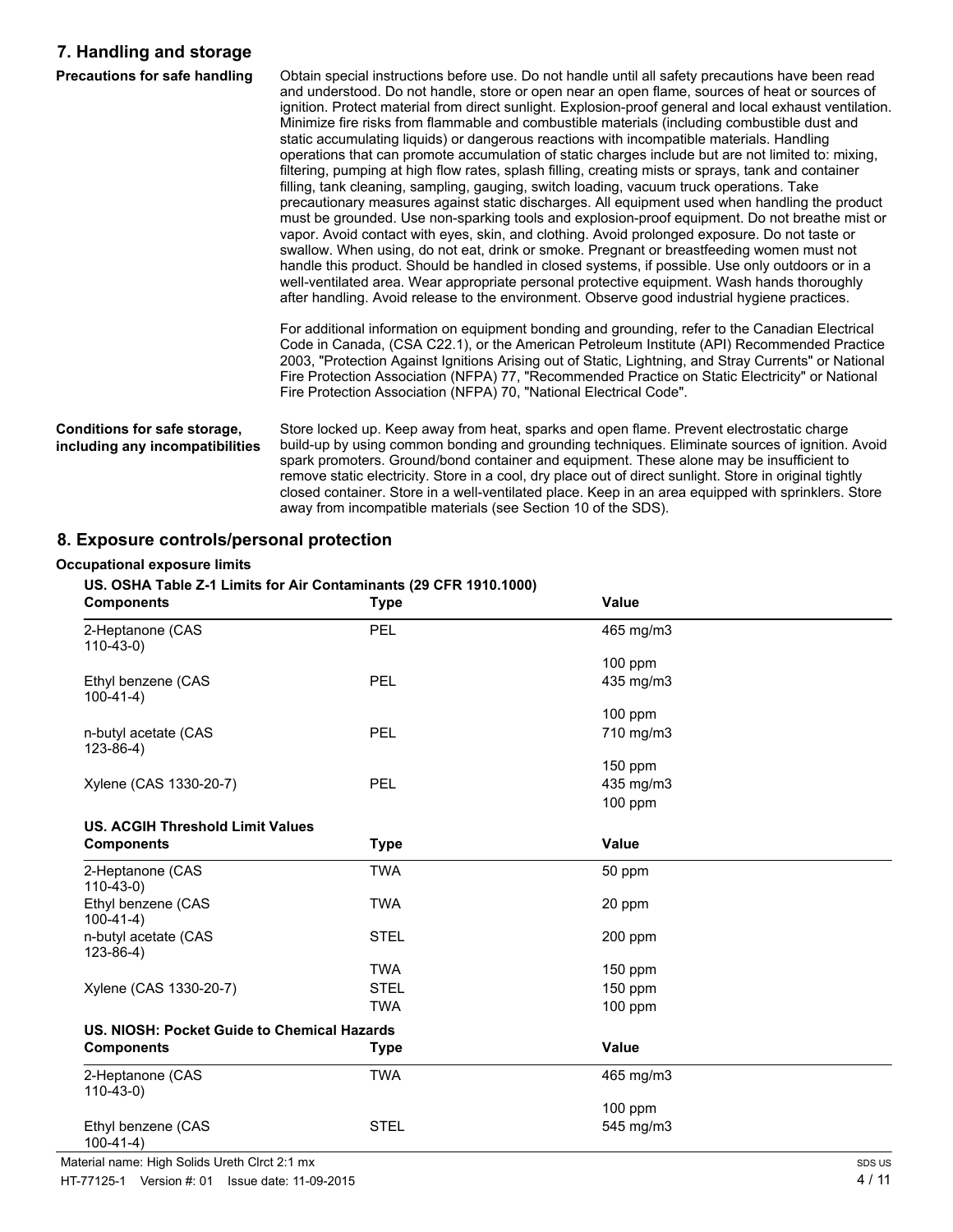|            | US. NIOSH: Pocket Guide to Chemical Hazards |
|------------|---------------------------------------------|
| Comnonents | <b>Tyn</b>                                  |

| OURCE OURLY TO ONCHRIGHT<br><b>Components</b>                                 | <b>Type</b>                                                            |                                                   | Value                             |                                                                                                                                                                                                                                                                                                                                                                                                                                                                                                    |
|-------------------------------------------------------------------------------|------------------------------------------------------------------------|---------------------------------------------------|-----------------------------------|----------------------------------------------------------------------------------------------------------------------------------------------------------------------------------------------------------------------------------------------------------------------------------------------------------------------------------------------------------------------------------------------------------------------------------------------------------------------------------------------------|
|                                                                               |                                                                        |                                                   |                                   | 125 ppm                                                                                                                                                                                                                                                                                                                                                                                                                                                                                            |
|                                                                               | <b>TWA</b>                                                             |                                                   |                                   | 435 mg/m3                                                                                                                                                                                                                                                                                                                                                                                                                                                                                          |
|                                                                               |                                                                        |                                                   |                                   | $100$ ppm                                                                                                                                                                                                                                                                                                                                                                                                                                                                                          |
| n-butyl acetate (CAS<br>$123 - 86 - 4$ )                                      | <b>STEL</b>                                                            |                                                   |                                   | 950 mg/m3                                                                                                                                                                                                                                                                                                                                                                                                                                                                                          |
|                                                                               |                                                                        |                                                   |                                   | 200 ppm                                                                                                                                                                                                                                                                                                                                                                                                                                                                                            |
|                                                                               | <b>TWA</b>                                                             |                                                   |                                   | 710 mg/m3                                                                                                                                                                                                                                                                                                                                                                                                                                                                                          |
|                                                                               |                                                                        |                                                   |                                   | $150$ ppm                                                                                                                                                                                                                                                                                                                                                                                                                                                                                          |
| US. Workplace Environmental Exposure Level (WEEL) Guides<br><b>Components</b> | <b>Type</b>                                                            |                                                   |                                   | Value                                                                                                                                                                                                                                                                                                                                                                                                                                                                                              |
| 1-Methoxy-2-propyl acetate<br>$(CAS 108-65-6)$                                | <b>TWA</b>                                                             |                                                   |                                   | 50 ppm                                                                                                                                                                                                                                                                                                                                                                                                                                                                                             |
| <b>Biological limit values</b>                                                |                                                                        |                                                   |                                   |                                                                                                                                                                                                                                                                                                                                                                                                                                                                                                    |
| <b>ACGIH Biological Exposure Indices</b>                                      |                                                                        |                                                   |                                   |                                                                                                                                                                                                                                                                                                                                                                                                                                                                                                    |
| <b>Components</b>                                                             | Value                                                                  | <b>Determinant</b>                                | <b>Specimen</b>                   | <b>Sampling Time</b>                                                                                                                                                                                                                                                                                                                                                                                                                                                                               |
| Ethyl benzene (CAS<br>$100-41-4)$                                             | $0.15$ g/g                                                             | Sum of<br>mandelic acid<br>and<br>phenylglyoxylic | Creatinine in<br>urine            | $\star$                                                                                                                                                                                                                                                                                                                                                                                                                                                                                            |
| Xylene (CAS 1330-20-7)                                                        | $1.5$ g/g                                                              | acid<br>Methylhippuric<br>acids                   | Creatinine in<br>urine            |                                                                                                                                                                                                                                                                                                                                                                                                                                                                                                    |
| * - For sampling details, please see the source document.                     |                                                                        |                                                   |                                   |                                                                                                                                                                                                                                                                                                                                                                                                                                                                                                    |
| <b>Exposure guidelines</b>                                                    |                                                                        |                                                   |                                   |                                                                                                                                                                                                                                                                                                                                                                                                                                                                                                    |
| US - California OELs: Skin designation                                        |                                                                        |                                                   |                                   |                                                                                                                                                                                                                                                                                                                                                                                                                                                                                                    |
| 1-Methoxy-2-propyl acetate (CAS 108-65-6)                                     |                                                                        |                                                   | Can be absorbed through the skin. |                                                                                                                                                                                                                                                                                                                                                                                                                                                                                                    |
| Appropriate engineering<br>controls                                           | shower must be available when handling this product.                   |                                                   |                                   | Explosion-proof general and local exhaust ventilation. Good general ventilation (typically 10 air<br>changes per hour) should be used. Ventilation rates should be matched to conditions. If<br>applicable, use process enclosures, local exhaust ventilation, or other engineering controls to<br>maintain airborne levels below recommended exposure limits. If exposure limits have not been<br>established, maintain airborne levels to an acceptable level. Eye wash facilities and emergency |
| Individual protection measures, such as personal protective equipment         |                                                                        |                                                   |                                   |                                                                                                                                                                                                                                                                                                                                                                                                                                                                                                    |
| <b>Eye/face protection</b>                                                    | Wear safety glasses with side shields (or goggles).                    |                                                   |                                   |                                                                                                                                                                                                                                                                                                                                                                                                                                                                                                    |
| <b>Skin protection</b><br><b>Hand protection</b>                              | supplier.                                                              |                                                   |                                   | Wear appropriate chemical resistant gloves. Suitable gloves can be recommended by the glove                                                                                                                                                                                                                                                                                                                                                                                                        |
| <b>Other</b>                                                                  | Wear appropriate chemical resistant clothing.                          |                                                   |                                   |                                                                                                                                                                                                                                                                                                                                                                                                                                                                                                    |
| <b>Respiratory protection</b>                                                 | been established), an approved respirator must be worn.                |                                                   |                                   | If engineering controls do not maintain airborne concentrations below recommended exposure<br>limits (where applicable) or to an acceptable level (in countries where exposure limits have not                                                                                                                                                                                                                                                                                                     |
| <b>Thermal hazards</b>                                                        | Wear appropriate thermal protective clothing, when necessary.          |                                                   |                                   |                                                                                                                                                                                                                                                                                                                                                                                                                                                                                                    |
| General hygiene<br>considerations                                             | Contaminated work clothing should not be allowed out of the workplace. |                                                   |                                   | When using do not smoke. Keep away from food and drink. Always observe good personal<br>hygiene measures, such as washing after handling the material and before eating, drinking, and/or<br>smoking. Routinely wash work clothing and protective equipment to remove contaminants.                                                                                                                                                                                                                |
| 9. Physical and chemical properties                                           |                                                                        |                                                   |                                   |                                                                                                                                                                                                                                                                                                                                                                                                                                                                                                    |

| Appearance            |                                     |
|-----------------------|-------------------------------------|
| <b>Physical state</b> | Liquid.                             |
| Form                  | Liquid.                             |
| Color                 | Clear colorless or nearly colorless |
| Odor                  | Solvent.                            |
| <b>Odor threshold</b> | Not available.                      |
| рH                    | Not available.                      |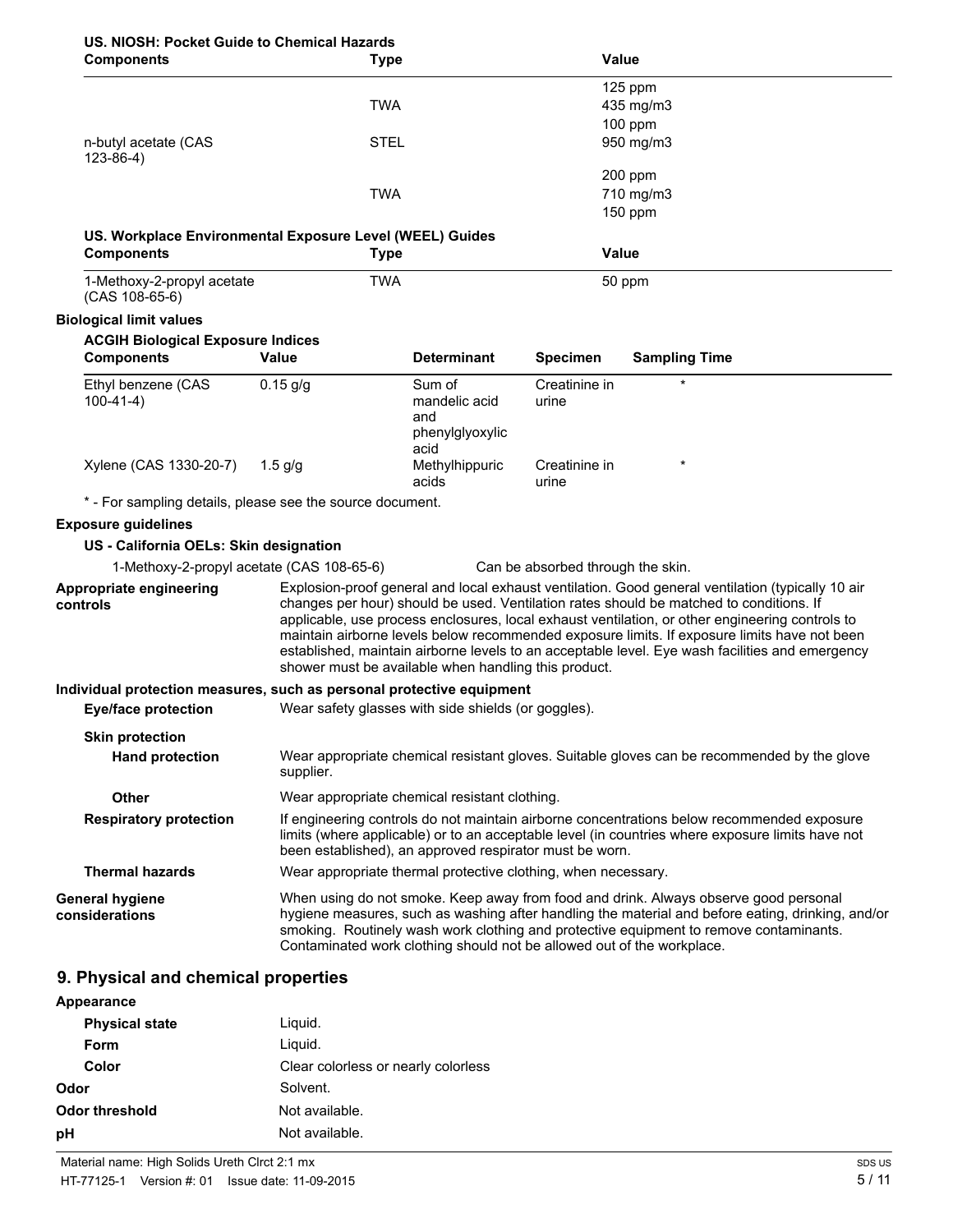| Melting point/freezing point                      | -108.4 $\degree$ F (-78 $\degree$ C) estimated                     |
|---------------------------------------------------|--------------------------------------------------------------------|
| Initial boiling point and boiling<br>range        | 258.98 °F (126.1 °C) estimated                                     |
| <b>Flash point</b>                                | 71.6 °F (22.0 °C) estimated                                        |
| <b>Evaporation rate</b>                           | Not available.                                                     |
| Flammability (solid, gas)                         | Not applicable.                                                    |
| Upper/lower flammability or explosive limits      |                                                                    |
| <b>Flammability limit - lower</b><br>$(\%)$       | 1.1 % estimated                                                    |
| <b>Flammability limit - upper</b><br>(%)          | 7.9 % estimated                                                    |
| Explosive limit - lower (%)                       | Not available.                                                     |
| Explosive limit - upper (%)                       | Not available.                                                     |
| Vapor pressure                                    | 10.49 hPa estimated                                                |
| <b>Vapor density</b>                              | Not available.                                                     |
| <b>Relative density</b>                           | Not available.                                                     |
| Solubility(ies)                                   |                                                                    |
| <b>Solubility (water)</b>                         | Not available.                                                     |
| <b>Partition coefficient</b><br>(n-octanol/water) | Not available.                                                     |
| <b>Auto-ignition temperature</b>                  | 740 °F (393.33 °C) estimated                                       |
| <b>Decomposition temperature</b>                  | Not available.                                                     |
| <b>Viscosity</b>                                  | Not available.                                                     |
| <b>Other information</b>                          |                                                                    |
| <b>Density</b>                                    | 8.04 lbs/gal                                                       |
| <b>Flammability class</b>                         | Flammable IB estimated                                             |
| <b>Percent volatile</b>                           | 53.34 %                                                            |
| <b>Specific gravity</b>                           | 0.97                                                               |
| <b>VOC</b>                                        | 4.3 lbs/gal Material<br>4.3 lbs/gal Regulatory<br>514 g/l Material |

514 g/l Regulatory

# **10. Stability and reactivity**

| <b>Reactivity</b>                            | The product is stable and non-reactive under normal conditions of use, storage and transport.                                                     |
|----------------------------------------------|---------------------------------------------------------------------------------------------------------------------------------------------------|
| <b>Chemical stability</b>                    | Material is stable under normal conditions.                                                                                                       |
| <b>Possibility of hazardous</b><br>reactions | Hazardous polymerization does not occur.                                                                                                          |
| <b>Conditions to avoid</b>                   | Avoid heat, sparks, open flames and other ignition sources. Avoid temperatures exceeding the<br>flash point. Contact with incompatible materials. |
| Incompatible materials                       | Strong acids. Strong oxidizing agents. Nitrates. Halogens.                                                                                        |
| <b>Hazardous decomposition</b><br>products   | No hazardous decomposition products are known.                                                                                                    |

# **11. Toxicological information**

| Information on likely routes of exposure |                                                                                                                                         |  |
|------------------------------------------|-----------------------------------------------------------------------------------------------------------------------------------------|--|
| <b>Inhalation</b>                        | Toxic if inhaled. May cause<br>$\sim$ 1. The $\sim$ 1. The $\sim$ 1. The $\sim$ 1. The $\sim$ 1. The $\sim$ 1. The $\sim$ 1. The $\sim$ |  |

| <b>Inhalation</b>                                                                  | Toxic if inhaled. May cause damage to organs through prolonged or repeated exposure by<br>inhalation. May cause drowsiness and dizziness. Headache. Nausea, vomiting.                                                                                                           |
|------------------------------------------------------------------------------------|---------------------------------------------------------------------------------------------------------------------------------------------------------------------------------------------------------------------------------------------------------------------------------|
| <b>Skin contact</b>                                                                | Causes skin irritation. May cause an allergic skin reaction.                                                                                                                                                                                                                    |
| Eye contact                                                                        | Causes serious eye irritation.                                                                                                                                                                                                                                                  |
| Ingestion                                                                          | Harmful if swallowed.                                                                                                                                                                                                                                                           |
| Symptoms related to the<br>physical, chemical and<br>toxicological characteristics | Headache. May cause drowsiness and dizziness. Nausea, vomiting. Severe eye irritation.<br>Symptoms may include stinging, tearing, redness, swelling, and blurred vision. Skin irritation. May<br>cause redness and pain. May cause an allergic skin reaction. Dermatitis. Rash. |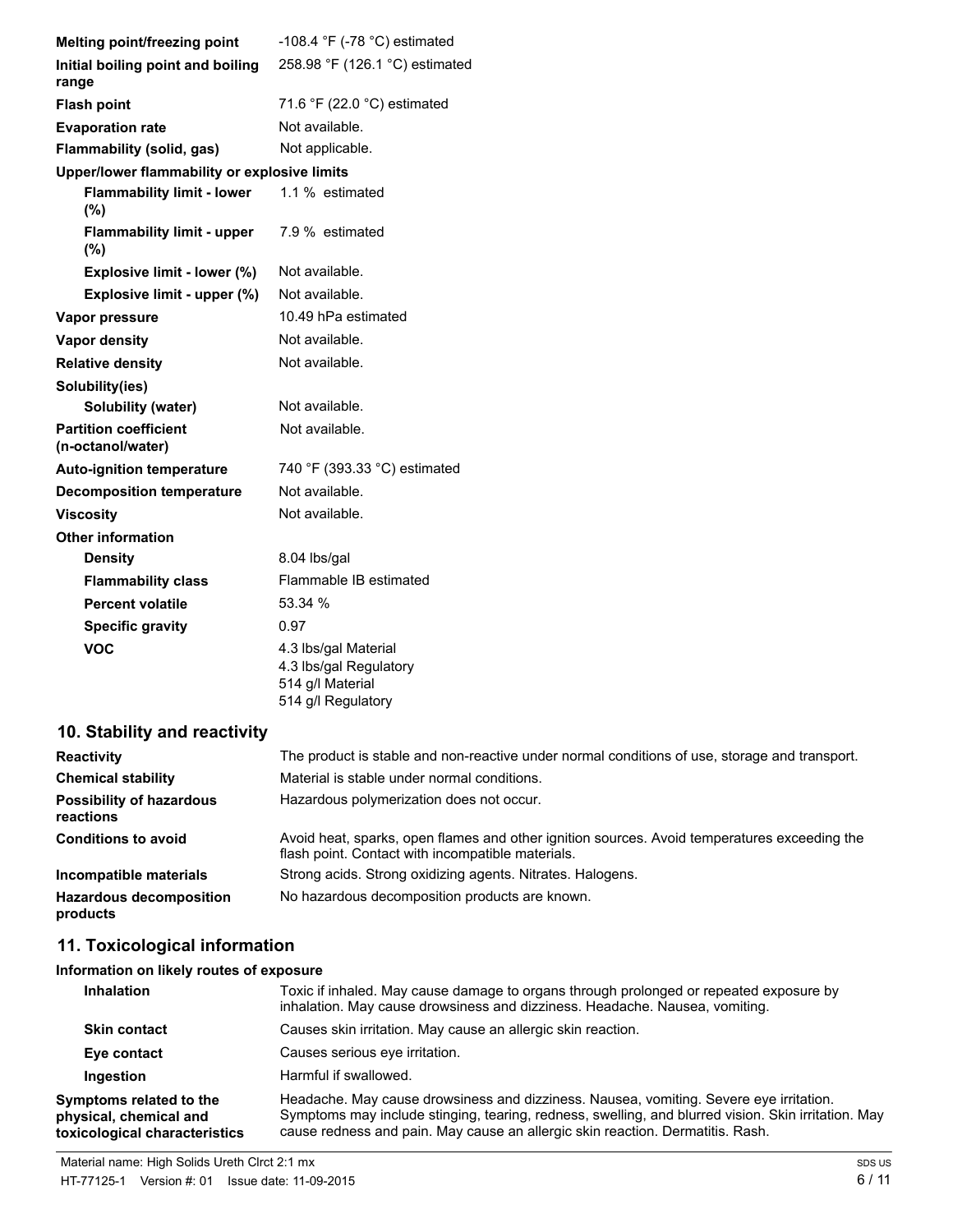| Information on toxicological effects                   |                                                                                                                     |                                                                                                                                                                             |
|--------------------------------------------------------|---------------------------------------------------------------------------------------------------------------------|-----------------------------------------------------------------------------------------------------------------------------------------------------------------------------|
| <b>Acute toxicity</b>                                  |                                                                                                                     | Toxic if inhaled. Harmful if swallowed. Narcotic effects. May cause an allergic skin reaction.                                                                              |
| <b>Components</b>                                      | <b>Species</b>                                                                                                      | <b>Test Results</b>                                                                                                                                                         |
| 2-Heptanone (CAS 110-43-0)                             |                                                                                                                     |                                                                                                                                                                             |
| <b>Acute</b>                                           |                                                                                                                     |                                                                                                                                                                             |
| <b>Dermal</b>                                          |                                                                                                                     |                                                                                                                                                                             |
| LD50                                                   | Rabbit                                                                                                              | 12600 mg/kg                                                                                                                                                                 |
| Oral                                                   |                                                                                                                     |                                                                                                                                                                             |
| LD50                                                   | Mouse                                                                                                               | 730 mg/kg                                                                                                                                                                   |
|                                                        | Rat                                                                                                                 | 1.67 g/kg                                                                                                                                                                   |
| Ethyl benzene (CAS 100-41-4)                           |                                                                                                                     |                                                                                                                                                                             |
| <b>Acute</b>                                           |                                                                                                                     |                                                                                                                                                                             |
| <b>Dermal</b>                                          |                                                                                                                     |                                                                                                                                                                             |
| LD50                                                   | Rabbit                                                                                                              | 17800 mg/kg                                                                                                                                                                 |
| Oral                                                   |                                                                                                                     |                                                                                                                                                                             |
| LD50                                                   | Rat                                                                                                                 | 3500 mg/kg                                                                                                                                                                  |
| n-butyl acetate (CAS 123-86-4)                         |                                                                                                                     |                                                                                                                                                                             |
| <b>Acute</b>                                           |                                                                                                                     |                                                                                                                                                                             |
| Inhalation                                             |                                                                                                                     |                                                                                                                                                                             |
| <b>LC50</b>                                            | Wistar rat                                                                                                          | 160 mg/l, 4 Hours                                                                                                                                                           |
| Oral                                                   |                                                                                                                     |                                                                                                                                                                             |
| LD50                                                   | Rat                                                                                                                 | 14000 mg/kg                                                                                                                                                                 |
| Xylene (CAS 1330-20-7)                                 |                                                                                                                     |                                                                                                                                                                             |
| <b>Acute</b>                                           |                                                                                                                     |                                                                                                                                                                             |
| <b>Dermal</b>                                          |                                                                                                                     |                                                                                                                                                                             |
| LD50                                                   | Rabbit                                                                                                              | > 43 g/kg                                                                                                                                                                   |
| <b>Inhalation</b>                                      |                                                                                                                     |                                                                                                                                                                             |
| <b>LC50</b>                                            | Mouse                                                                                                               | 3907 mg/l, 6 Hours                                                                                                                                                          |
|                                                        | Rat                                                                                                                 | 6350 mg/l, 4 Hours                                                                                                                                                          |
| Oral                                                   |                                                                                                                     |                                                                                                                                                                             |
| LD50                                                   | Mouse                                                                                                               | 1590 mg/kg                                                                                                                                                                  |
|                                                        | Rat                                                                                                                 | 3523 - 8600 mg/kg                                                                                                                                                           |
|                                                        | * Estimates for product may be based on additional component data not shown.                                        |                                                                                                                                                                             |
| <b>Skin corrosion/irritation</b>                       | Causes skin irritation.                                                                                             |                                                                                                                                                                             |
| Serious eye damage/eye                                 | Causes serious eye irritation.                                                                                      |                                                                                                                                                                             |
| irritation                                             |                                                                                                                     |                                                                                                                                                                             |
| Respiratory or skin sensitization                      |                                                                                                                     |                                                                                                                                                                             |
| <b>Respiratory sensitization</b>                       | Not a respiratory sensitizer.                                                                                       |                                                                                                                                                                             |
| <b>Skin sensitization</b>                              | May cause an allergic skin reaction.                                                                                |                                                                                                                                                                             |
| Germ cell mutagenicity                                 | No data available to indicate product or any components present at greater than 0.1% are<br>mutagenic or genotoxic. |                                                                                                                                                                             |
| Carcinogenicity                                        | Suspected of causing cancer.                                                                                        |                                                                                                                                                                             |
|                                                        | IARC Monographs. Overall Evaluation of Carcinogenicity                                                              |                                                                                                                                                                             |
| Ethyl benzene (CAS 100-41-4)<br>Xylene (CAS 1330-20-7) |                                                                                                                     | 2B Possibly carcinogenic to humans.<br>3 Not classifiable as to carcinogenicity to humans.                                                                                  |
|                                                        | OSHA Specifically Regulated Substances (29 CFR 1910.1001-1050)                                                      |                                                                                                                                                                             |
| Not listed.                                            |                                                                                                                     |                                                                                                                                                                             |
| <b>Reproductive toxicity</b>                           |                                                                                                                     | Components in this product have been shown to cause birth defects and reproductive disorders in<br>laboratory animals. Suspected of damaging fertility or the unborn child. |
| Specific target organ toxicity -<br>single exposure    | May cause drowsiness and dizziness.                                                                                 |                                                                                                                                                                             |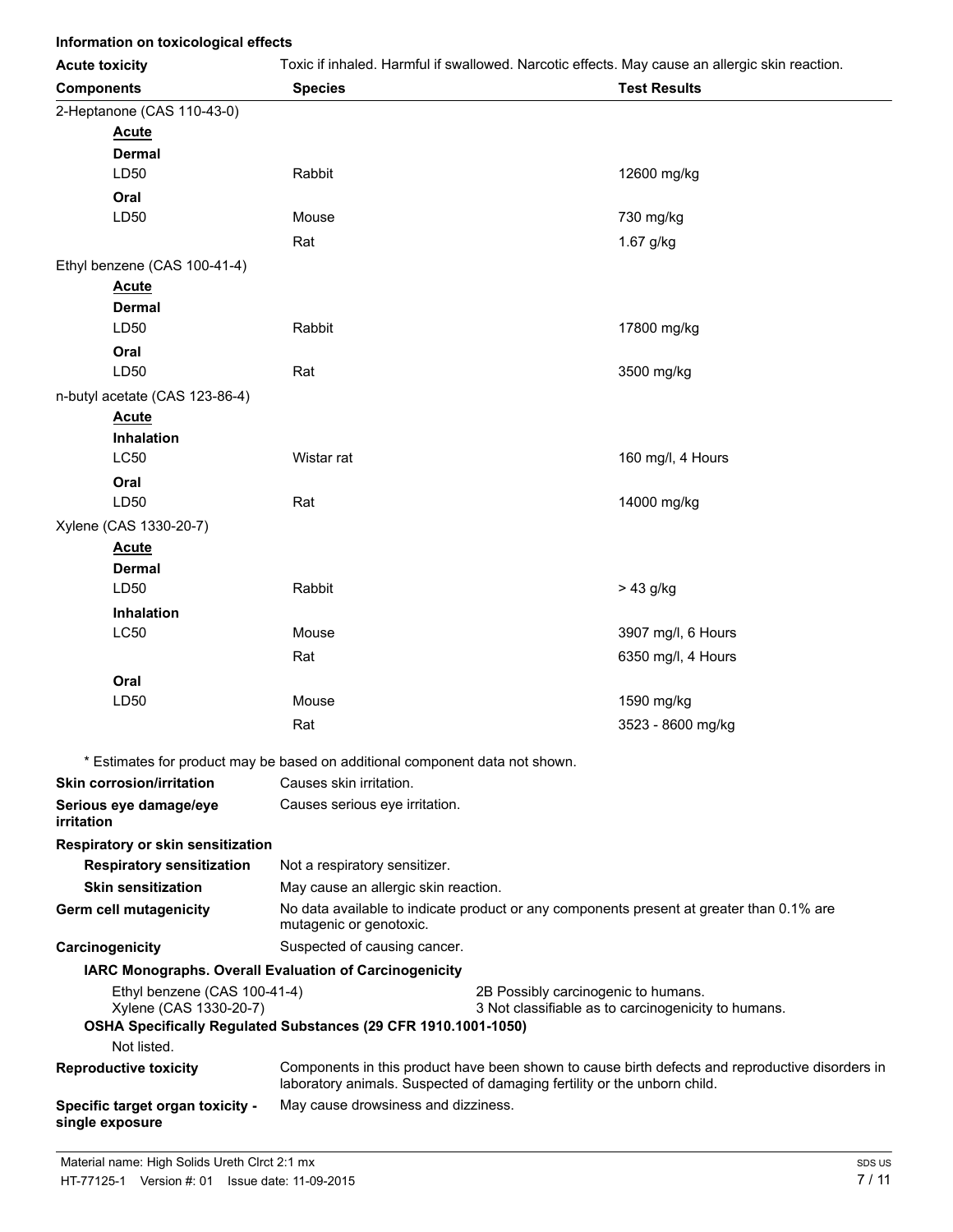| Specific target organ toxicity -<br>repeated exposure | Causes damage to organs through prolonged or repeated exposure.                                                                                       |
|-------------------------------------------------------|-------------------------------------------------------------------------------------------------------------------------------------------------------|
| <b>Aspiration hazard</b>                              | Not an aspiration hazard.                                                                                                                             |
| <b>Chronic effects</b>                                | Causes damage to organs through prolonged or repeated exposure. Prolonged inhalation may be<br>harmful. Prolonged exposure may cause chronic effects. |

# **12. Ecological information**

| <b>Ecotoxicity</b>             |      | Harmful to aquatic life with long lasting effects.                           |                              |
|--------------------------------|------|------------------------------------------------------------------------------|------------------------------|
| <b>Components</b>              |      | <b>Species</b>                                                               | <b>Test Results</b>          |
| 2-Heptanone (CAS 110-43-0)     |      |                                                                              |                              |
| <b>Aquatic</b>                 |      |                                                                              |                              |
| Fish                           | LC50 | Fathead minnow (Pimephales promelas) 126 - 137 mg/l, 96 hours                |                              |
| Ethyl benzene (CAS 100-41-4)   |      |                                                                              |                              |
| <b>Aquatic</b>                 |      |                                                                              |                              |
| Crustacea                      | EC50 | Water flea (Daphnia magna)                                                   | 1.37 - 4.4 mg/l, 48 hours    |
| Fish                           | LC50 | Fathead minnow (Pimephales promelas) 7.5 - 11 mg/l, 96 hours                 |                              |
| n-butyl acetate (CAS 123-86-4) |      |                                                                              |                              |
| <b>Aquatic</b>                 |      |                                                                              |                              |
| Fish                           | LC50 | Fathead minnow (Pimephales promelas) 17 - 19 mg/l, 96 hours                  |                              |
| Xylene (CAS 1330-20-7)         |      |                                                                              |                              |
| <b>Aquatic</b>                 |      |                                                                              |                              |
| Fish                           | LC50 | Bluegill (Lepomis macrochirus)                                               | 7.711 - 9.591 mg/l, 96 hours |
|                                |      | * Estimates for product may be based on additional component data not shown. |                              |
| Persistence and degradability  |      | No data is available on the degradability of this product.                   |                              |

#### **Bioaccumulative potential**

|                       | Partition coefficient n-octanol / water (log Kow)                                                                                                                                          |
|-----------------------|--------------------------------------------------------------------------------------------------------------------------------------------------------------------------------------------|
| 2-Heptanone           | 1.98                                                                                                                                                                                       |
| Ethyl benzene         | 3.15                                                                                                                                                                                       |
| n-butyl acetate       | 1.78                                                                                                                                                                                       |
| Xvlene                | $3.12 - 3.2$                                                                                                                                                                               |
| Mobility in soil      | No data available.                                                                                                                                                                         |
| Other adverse effects | No other adverse environmental effects (e.g. ozone depletion, photochemical ozone creation<br>potential, endocrine disruption, global warming potential) are expected from this component. |

### **13. Disposal considerations**

| <b>Disposal instructions</b>             | Collect and reclaim or dispose in sealed containers at licensed waste disposal site. Do not allow<br>this material to drain into sewers/water supplies. Do not contaminate ponds, waterways or ditches<br>with chemical or used container. Dispose of contents/container in accordance with<br>local/regional/national/international regulations. |
|------------------------------------------|---------------------------------------------------------------------------------------------------------------------------------------------------------------------------------------------------------------------------------------------------------------------------------------------------------------------------------------------------|
| Local disposal regulations               | Dispose in accordance with all applicable regulations.                                                                                                                                                                                                                                                                                            |
| Hazardous waste code                     | The waste code should be assigned in discussion between the user, the producer and the waste<br>disposal company.                                                                                                                                                                                                                                 |
| Waste from residues / unused<br>products | Dispose of in accordance with local regulations. Empty containers or liners may retain some<br>product residues. This material and its container must be disposed of in a safe manner (see:<br>Disposal instructions).                                                                                                                            |
| <b>Contaminated packaging</b>            | Since emptied containers may retain product residue, follow label warnings even after container is<br>emptied. Empty containers should be taken to an approved waste handling site for recycling or<br>disposal.                                                                                                                                  |

# **14. Transport information**

| DOT                        |                               |
|----------------------------|-------------------------------|
| UN number                  | UN1263                        |
| UN proper shipping name    | Paint, Paint Related Material |
| Transport hazard class(es) |                               |
| Class                      | 3                             |
| <b>Subsidiary risk</b>     |                               |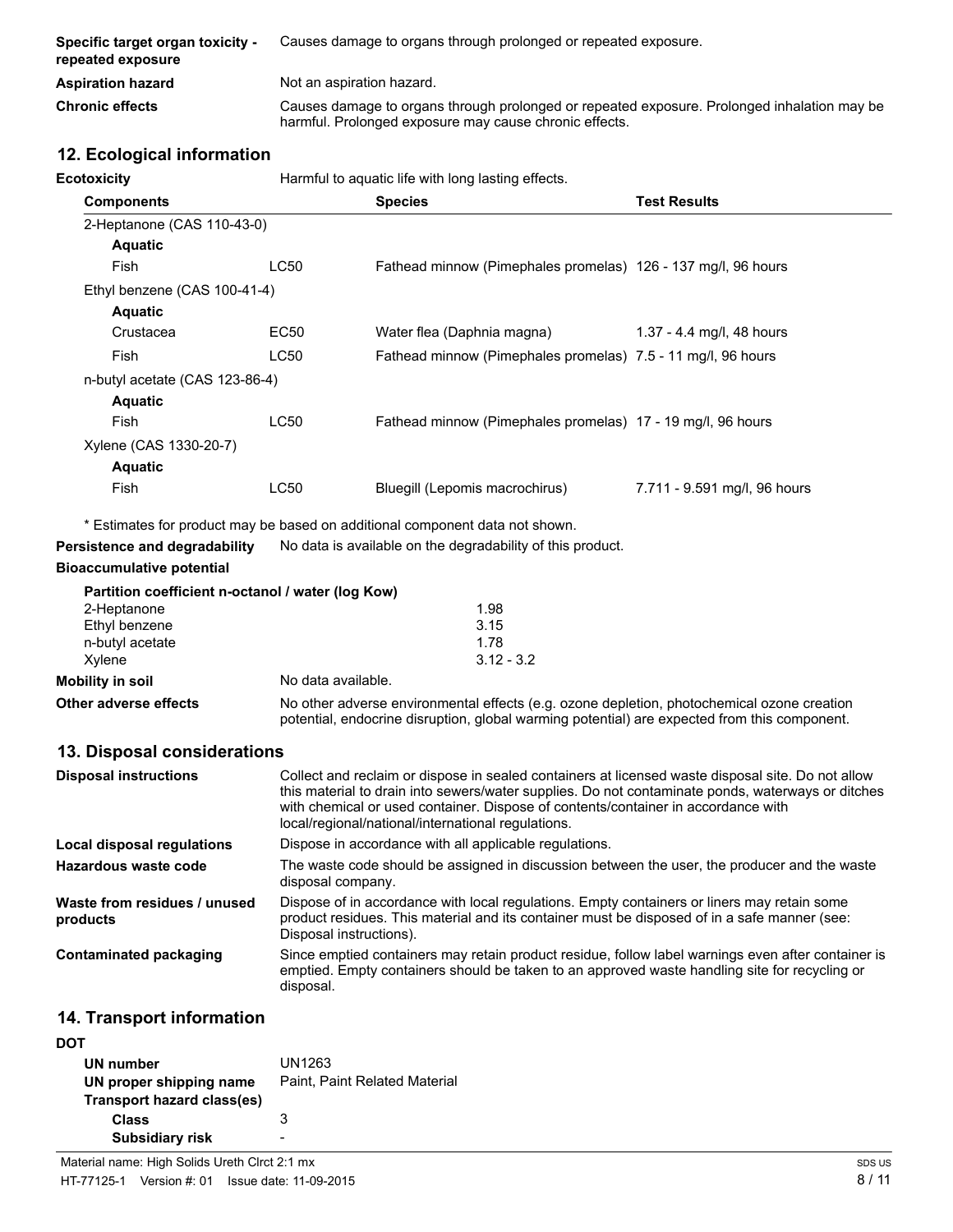| Label(s)                          | 3                                                                                                    |
|-----------------------------------|------------------------------------------------------------------------------------------------------|
| Packing group                     | $\mathsf{I}$                                                                                         |
|                                   | Special precautions for user Read safety instructions, SDS and emergency procedures before handling. |
| <b>Special provisions</b>         | IB2, T7, TP1, TP8, TP28                                                                              |
| <b>Packaging exceptions</b>       | 150                                                                                                  |
| Packaging non bulk                | 202                                                                                                  |
| Packaging bulk                    | 242                                                                                                  |
| <b>IATA</b>                       |                                                                                                      |
| <b>UN number</b>                  | UN1263                                                                                               |
| UN proper shipping name           | Paint, Paint Related Material                                                                        |
| <b>Transport hazard class(es)</b> |                                                                                                      |
| <b>Class</b>                      | 3                                                                                                    |
| <b>Subsidiary risk</b>            |                                                                                                      |
| <b>Packing group</b>              | $\mathbf{I}$                                                                                         |
| <b>Environmental hazards</b>      | No.                                                                                                  |
| <b>ERG Code</b>                   | 3H                                                                                                   |
|                                   | Special precautions for user Read safety instructions, SDS and emergency procedures before handling. |
| <b>Other information</b>          |                                                                                                      |
| Passenger and cargo               | Allowed with restrictions.                                                                           |
| aircraft                          |                                                                                                      |
| Cargo aircraft only               | Allowed with restrictions.                                                                           |
| <b>IMDG</b>                       |                                                                                                      |
| <b>UN number</b>                  | UN1263                                                                                               |
| UN proper shipping name           | Paint, Paint Related Material                                                                        |
| <b>Transport hazard class(es)</b> |                                                                                                      |
| <b>Class</b>                      | 3                                                                                                    |
| <b>Subsidiary risk</b>            |                                                                                                      |
| Packing group                     | $\mathbf{H}$                                                                                         |
| <b>Environmental hazards</b>      |                                                                                                      |
| <b>Marine pollutant</b>           | No.                                                                                                  |
| <b>EmS</b>                        | $F-E$ , $S-E$                                                                                        |
|                                   | Special precautions for user Read safety instructions, SDS and emergency procedures before handling. |
| Transport in bulk according to    | Not established.                                                                                     |
| Annex II of MARPOL 73/78 and      |                                                                                                      |
| the IBC Code                      |                                                                                                      |

**DOT**

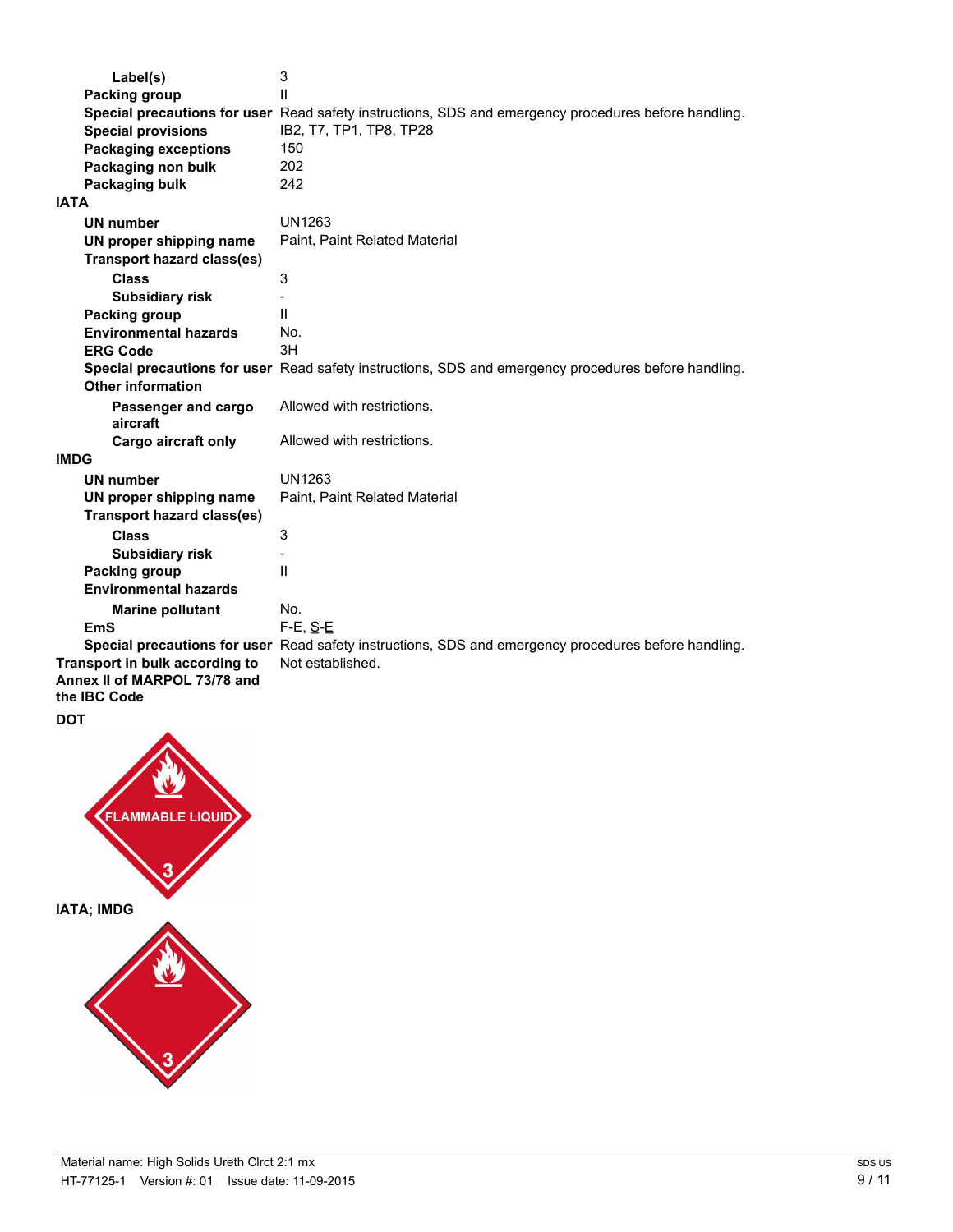# **15. Regulatory information**

| <b>US federal regulations</b>                                                                                                       | Standard, 29 CFR 1910.1200.                                                                                           |                               | This product is a "Hazardous Chemical" as defined by the OSHA Hazard Communication                                     |
|-------------------------------------------------------------------------------------------------------------------------------------|-----------------------------------------------------------------------------------------------------------------------|-------------------------------|------------------------------------------------------------------------------------------------------------------------|
| TSCA Section 12(b) Export Notification (40 CFR 707, Subpt. D)                                                                       |                                                                                                                       |                               |                                                                                                                        |
| Not regulated.<br><b>CERCLA Hazardous Substance List (40 CFR 302.4)</b>                                                             |                                                                                                                       |                               |                                                                                                                        |
| Ethyl benzene (CAS 100-41-4)<br>n-butyl acetate (CAS 123-86-4)<br>Xylene (CAS 1330-20-7)<br>SARA 304 Emergency release notification |                                                                                                                       | Listed.<br>Listed.<br>Listed. |                                                                                                                        |
| Not regulated.                                                                                                                      |                                                                                                                       |                               |                                                                                                                        |
| OSHA Specifically Regulated Substances (29 CFR 1910.1001-1050)<br>Not listed.                                                       |                                                                                                                       |                               |                                                                                                                        |
| Superfund Amendments and Reauthorization Act of 1986 (SARA)                                                                         |                                                                                                                       |                               |                                                                                                                        |
| <b>Hazard categories</b>                                                                                                            | Immediate Hazard - Yes<br>Delayed Hazard - Yes<br>Fire Hazard - Yes<br>Pressure Hazard - No<br>Reactivity Hazard - No |                               |                                                                                                                        |
| <b>SARA 302 Extremely hazardous substance</b>                                                                                       |                                                                                                                       |                               |                                                                                                                        |
| Not listed.                                                                                                                         |                                                                                                                       |                               |                                                                                                                        |
| SARA 311/312 Hazardous<br>chemical                                                                                                  | No                                                                                                                    |                               |                                                                                                                        |
| SARA 313 (TRI reporting)<br><b>Chemical name</b>                                                                                    |                                                                                                                       | <b>CAS number</b>             | % by wt.                                                                                                               |
| Xylene<br>Ethyl benzene                                                                                                             |                                                                                                                       | 1330-20-7<br>$100 - 41 - 4$   | $5$ to $<$ 10<br>1 to $<$ 5                                                                                            |
| Other federal regulations                                                                                                           |                                                                                                                       |                               |                                                                                                                        |
| Clean Air Act (CAA) Section 112 Hazardous Air Pollutants (HAPs) List                                                                |                                                                                                                       |                               |                                                                                                                        |
| Ethyl benzene (CAS 100-41-4)<br>Xylene (CAS 1330-20-7)                                                                              |                                                                                                                       |                               |                                                                                                                        |
| Clean Air Act (CAA) Section 112(r) Accidental Release Prevention (40 CFR 68.130)                                                    |                                                                                                                       |                               |                                                                                                                        |
| Not regulated.                                                                                                                      |                                                                                                                       |                               |                                                                                                                        |
| <b>Safe Drinking Water Act</b><br>(SDWA)                                                                                            | Not regulated.                                                                                                        |                               |                                                                                                                        |
| <b>US state regulations</b>                                                                                                         |                                                                                                                       |                               |                                                                                                                        |
|                                                                                                                                     |                                                                                                                       |                               | US. California Controlled Substances. CA Department of Justice (California Health and Safety Code Section 11100)       |
| Not listed.                                                                                                                         |                                                                                                                       |                               |                                                                                                                        |
| (a)                                                                                                                                 |                                                                                                                       |                               | US. California. Candidate Chemicals List. Safer Consumer Products Regulations (Cal. Code Regs, tit. 22, 69502.3, subd. |
| Ethyl benzene (CAS 100-41-4)<br>liquid HALS (CAS 41556-26-7)                                                                        |                                                                                                                       |                               |                                                                                                                        |
| Xylene (CAS 1330-20-7)<br>US. Massachusetts RTK - Substance List                                                                    |                                                                                                                       |                               |                                                                                                                        |
| 2-Heptanone (CAS 110-43-0)<br>Ethyl benzene (CAS 100-41-4)<br>n-butyl acetate (CAS 123-86-4)<br>Xylene (CAS 1330-20-7)              |                                                                                                                       |                               |                                                                                                                        |
| US. New Jersey Worker and Community Right-to-Know Act                                                                               |                                                                                                                       |                               |                                                                                                                        |
| 2-Heptanone (CAS 110-43-0)<br>Ethyl benzene (CAS 100-41-4)<br>n-butyl acetate (CAS 123-86-4)<br>Xylene (CAS 1330-20-7)              |                                                                                                                       |                               |                                                                                                                        |
| US. Pennsylvania Worker and Community Right-to-Know Law                                                                             |                                                                                                                       |                               |                                                                                                                        |
| 2-Heptanone (CAS 110-43-0)<br>Ethyl benzene (CAS 100-41-4)<br>n-butyl acetate (CAS 123-86-4)<br>Xylene (CAS 1330-20-7)              |                                                                                                                       |                               |                                                                                                                        |